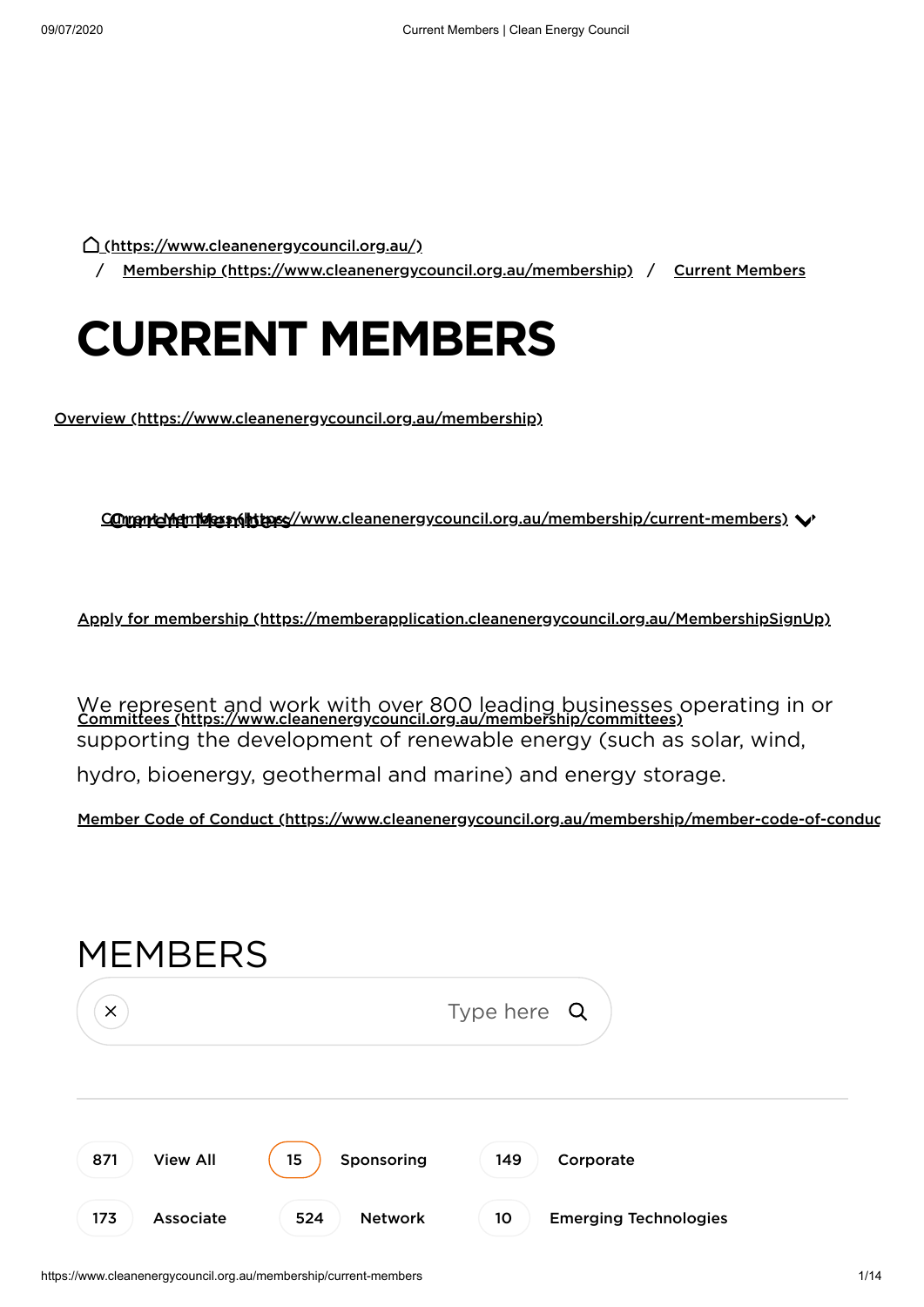# SPONSORING



**SPONSORING ACCIONA Energy Australia** Global Pty Ltd

> ACCIONA Energy is a world leader in the renewables sector. The company has taken on the mission of demonstrating the technical and economic viability of a new energy model based on criteria of sustainability. It focuses its activities on wind power, in which it is the lar... Read more

**WEBSITE**

http://www.acciona.com.au [\(http://www.acciona.com.au\)](http://www.acciona.com.au/)

**EMAIL**

enquiries.australia@acciona.com [\(mailto:enquiries.australia@acciona.co](mailto:enquiries.australia@acciona.com) m)

**TELEPHONE**

03 9027 1000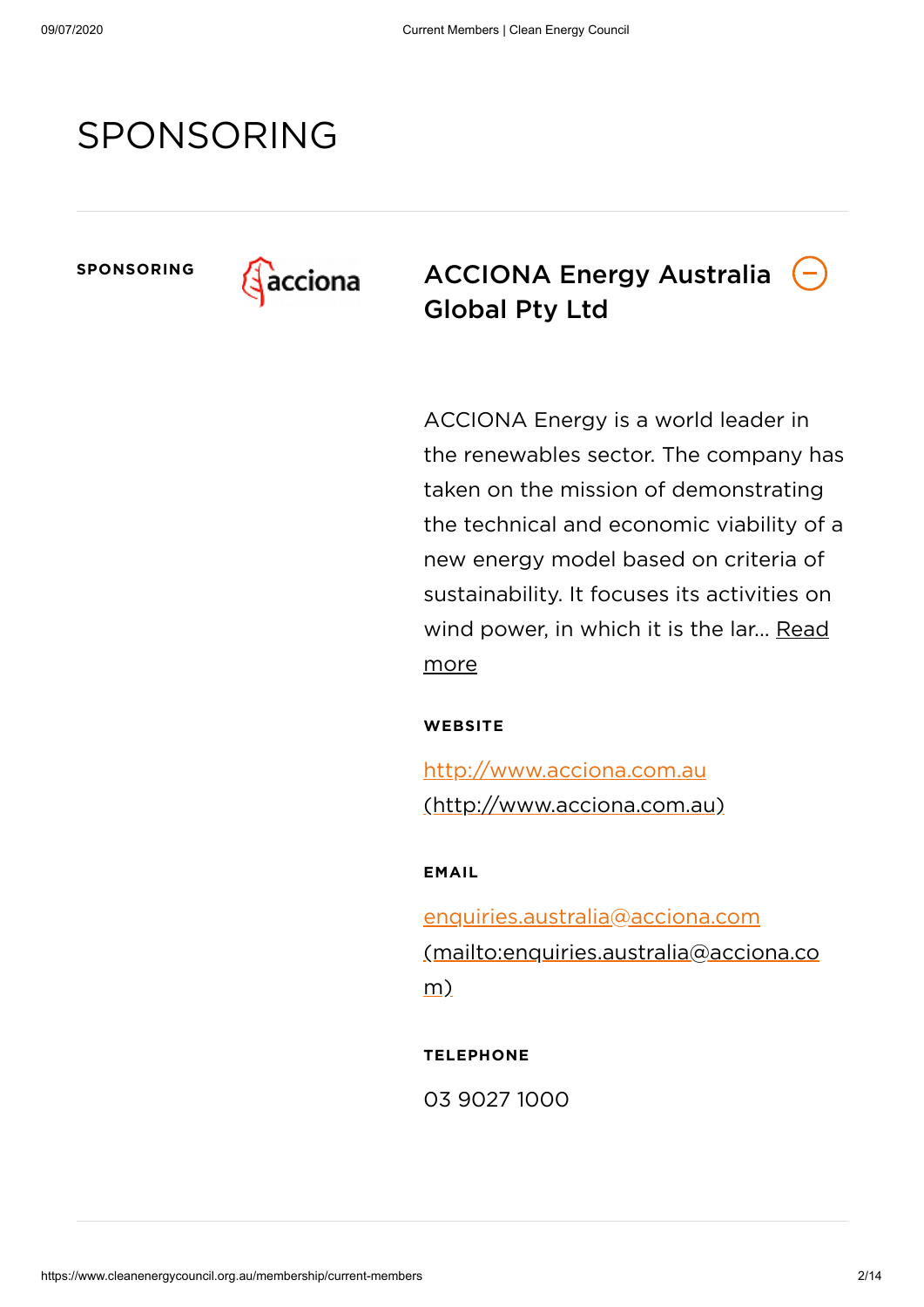

AGL is one of Australia's leading integrated renewable energy companies. Drawing on more than 175 years of experience, we operate retail and merchant energy businesses, power generation assets and an upstream gas portfolio.

### **WEBSITE**

http://www.agl.com.au [\(http://www.agl.com.au\)](http://www.agl.com.au/)

#### **TELEPHONE**

61 2 9921 2999



**SPONSORING** Commonwealth Bank of Australia



Commonwealth Bank of Australia is Australia's leading provider of integrated financial services, including retail, premium, business and institutional banking, funds management, superannuation, insurance, investment and share-broking products and services.

#### **WEBSITE**

[http://www.commbank.com.au/renewa](http://www.commbank.com.au/renewables)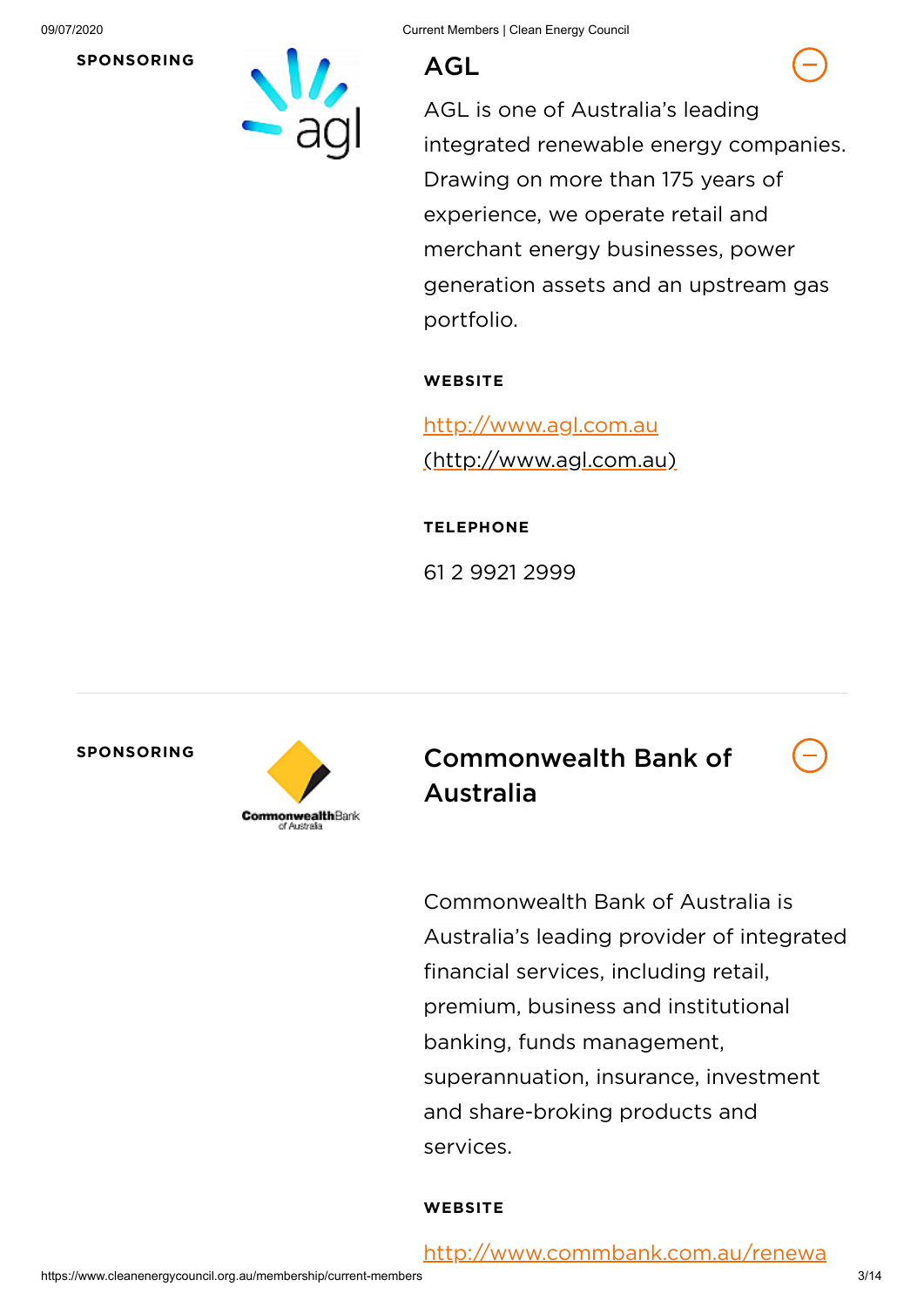#### bles

[\(http://www.commbank.com.au/renewa](http://www.commbank.com.au/renewables) bles)

### **EMAIL**

infrastructure utilities renewables@cb a.com.au [\(mailto:infrastructure\\_utilities\\_renewabl](mailto:infrastructure_utilities_renewables@cba.com.au) es@cba.com.au)



## **SPONSORING Enel Green Power Australia**

Founded in 2008, Enel Green Power is the Enel Group company dedicated to the development and operation of renewable energy generation activities across the world.With a presence in Europe, the Americas, Asia, Africa and Oceania, EGP is a global leader in the sector, gener... Read more

#### **WEBSITE**

http://www.enelgreenpower.com [\(http://www.enelgreenpower.com\)](http://www.enelgreenpower.com/)

#### **EMAIL**

infoenelgreenpower@enel.com [\(mailto:infoenelgreenpower@enel.com\)](mailto:infoenelgreenpower@enel.com)

#### **TELEPHONE**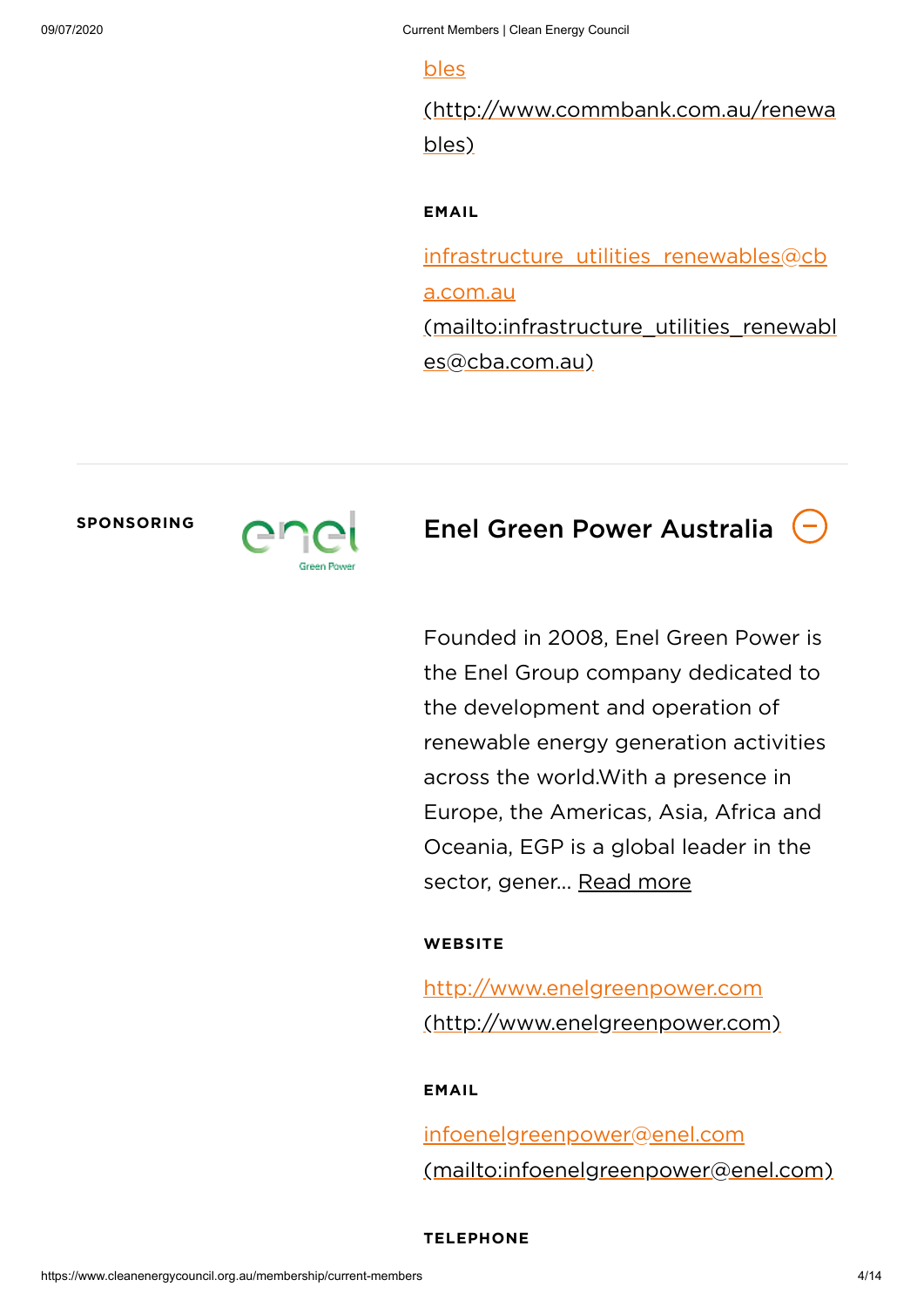+39 06 8305 1



## **SPONSORING** Energy Developments Limited

Energy Developments currently owns and operates an international portfolio of over 985MW of power generation facilities in Australia, North America and Europe, utilising a range of fuel sources operating in five main areas: landfill gas, waste coal mine gas, wind, solar, ... Read more

**WEBSITE**

http://energydevelopments.com.au [\(http://energydevelopments.com.au\)](http://energydevelopments.com.au/)

**EMAIL**

enquiries@edl.com.au [\(mailto:enquiries@edl.com.au\)](mailto:enquiries@edl.com.au)

**TELEPHONE**

07 3275 5555



**SPONSORING GE Renewable Energy** 

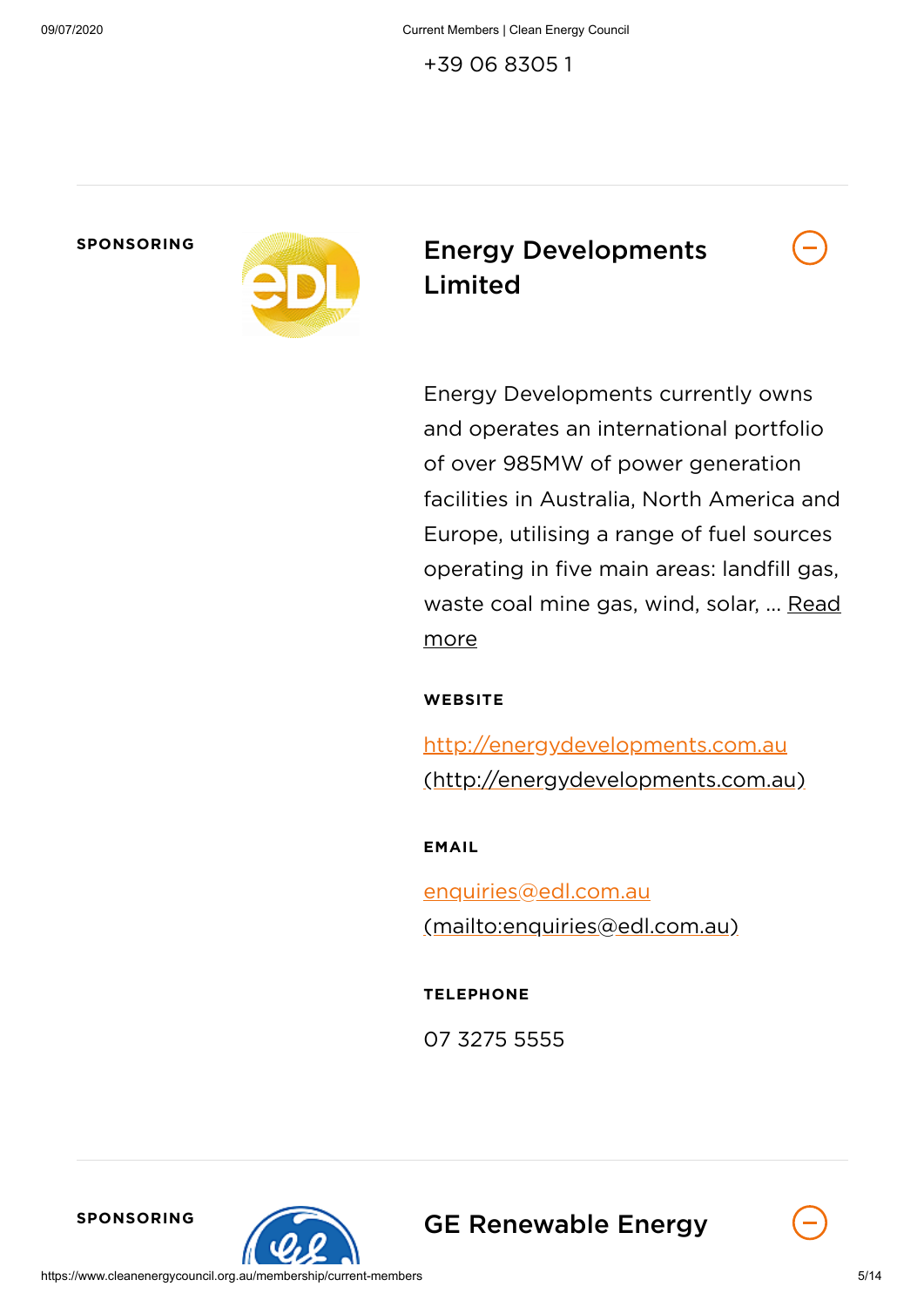

GE Renewable Energy is a \$15 billion business which combines one of the broadest portfolios in the renewable energy industry to provide end-to-end solutions for our customers demanding reliable and affordable green power. Combining onshore and offshore wind, blades, hydro... Read more

#### **WEBSITE**

http://www.ge.com/renewableenergy [\(http://www.ge.com/renewableenergy\)](http://www.ge.com/renewableenergy)



## **SPONSORING** Goldwind Australia

Goldwind Australia is a wholly owned subsidiary of Xinjiang Goldwind Science & Technology ("Goldwind"), a vertically integrated global wind power solutions provider. Backed by 21 years of wind energy experience, Goldwind today operates wind turbines on six continents and ... Read more

#### **WEBSITE**

http://www.goldwindaustralia.com [\(http://www.goldwindaustralia.com\)](http://www.goldwindaustralia.com/)

**EMAIL**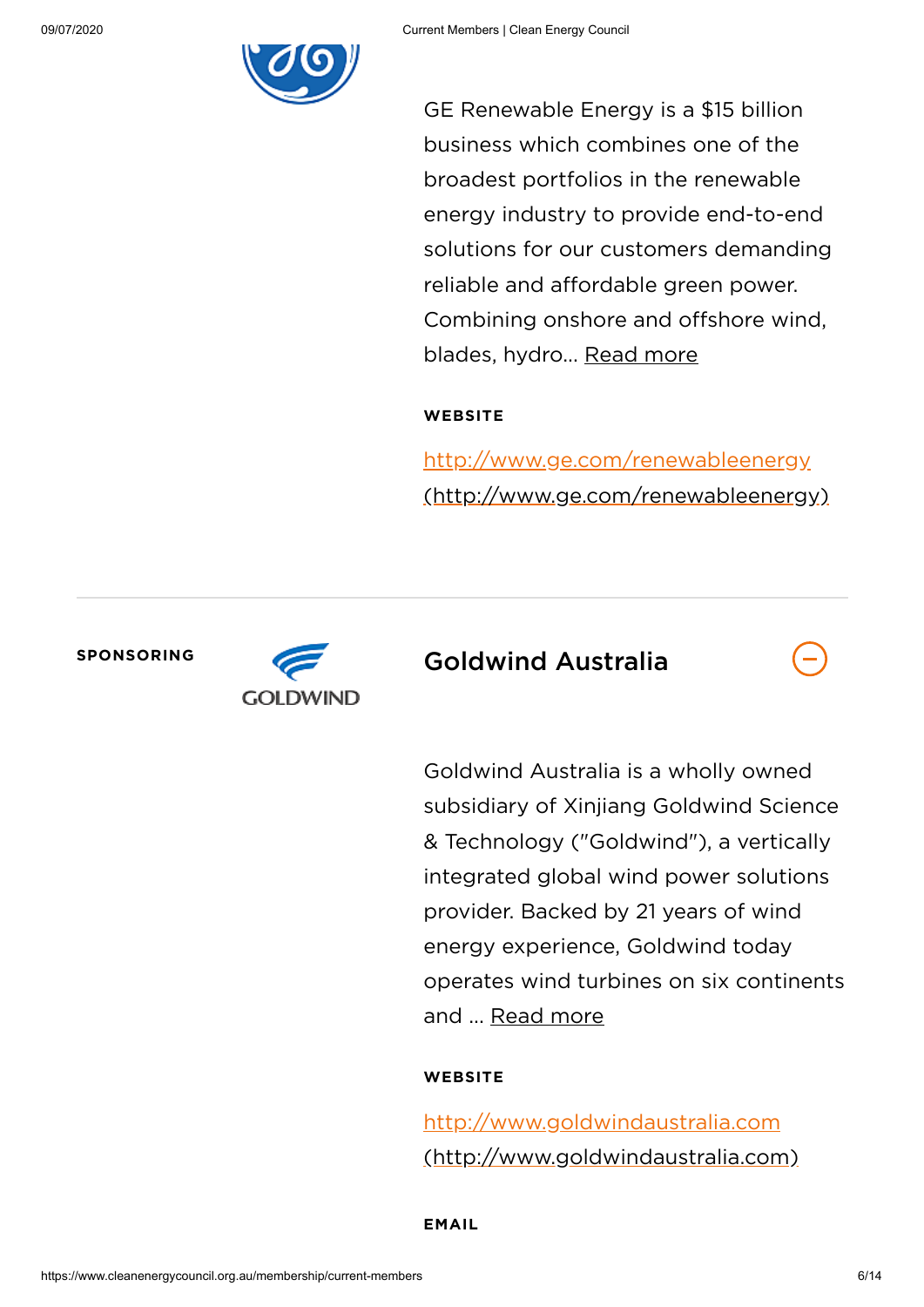info@goldwindaustralia.com [\(mailto:info@goldwindaustralia.com\)](mailto:info@goldwindaustralia.com)

**TELEPHONE**

02 9008 1715



### sponsoring **Tag Hydro** Hydro Tasmania

We believe in the power of natural thinking. Since our first hydropower development almost a century ago, Hydro Tasmania has been a leader in renewable energy development and is Australia's largest producer of renewable energy. Today, we use a combination of water and win... Read more

**WEBSITE**

http://hydro.com.au [\(http://hydro.com.au\)](http://hydro.com.au/)

#### **EMAIL**

contactus@hydro.com.au [\(mailto:contactus@hydro.com.au\)](mailto:contactus@hydro.com.au)

**TELEPHONE**

1300 360 441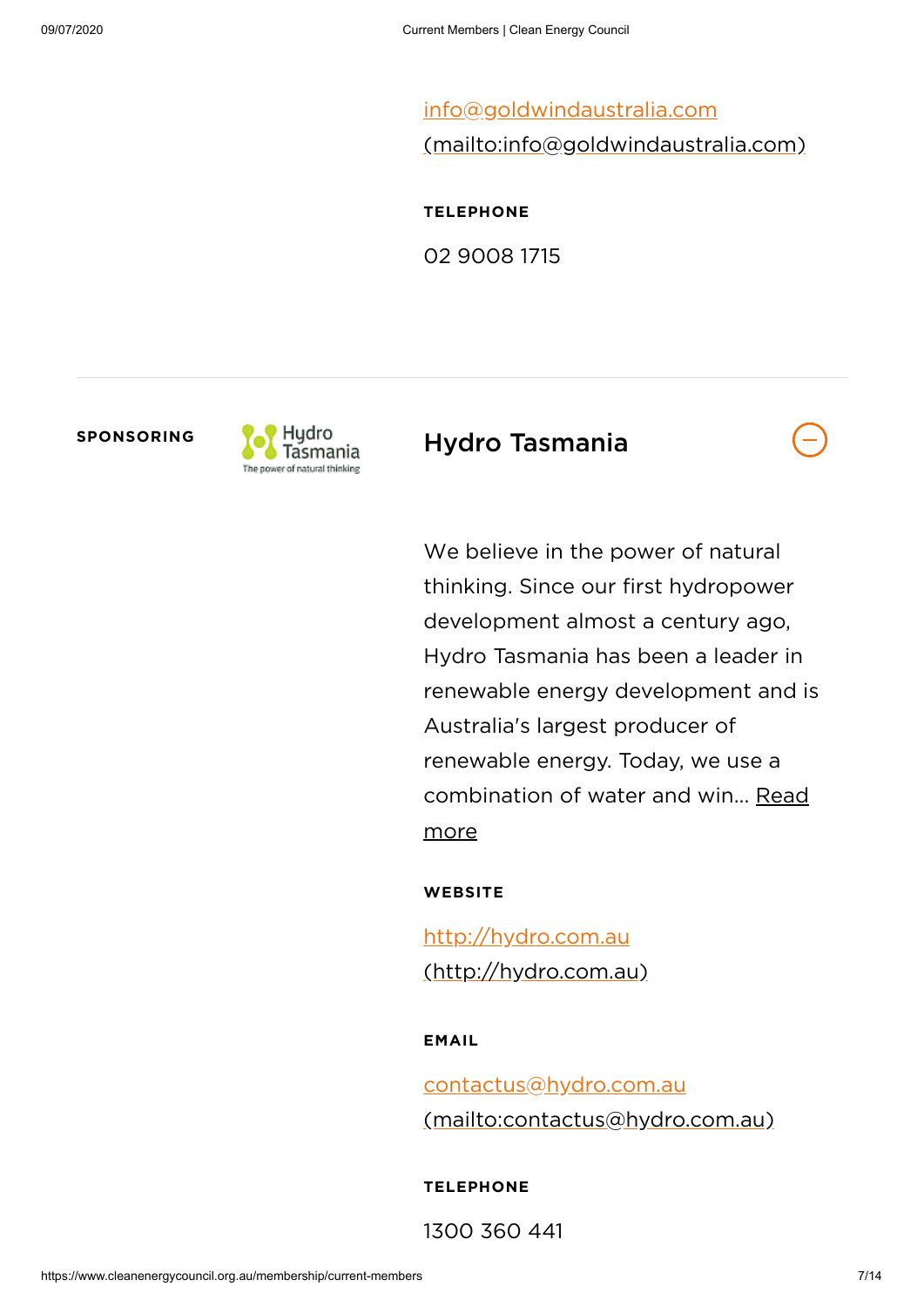#### **SPONSORING**



### Infigen Energy



Infigen is an active participant in the Australian energy market. It is a developer, owner and operator of renewable energy generation assets delivering energy solutions to Australian businesses and large retailers. Infigen owns 557 MW of installed generation capacity op... Read more

#### **WEBSITE**

http://infigenenergy.com [\(http://infigenenergy.com\)](http://infigenenergy.com/)

**TELEPHONE** 02 8031 9900



**SPONSORING** Pacific Hydro Pty Ltd

Pacific Hydro was founded in Australia in 1992 and is an independent, global owner, operator and developer of wind and hydro renewable energy assets. Pacific Hydro has a high quality and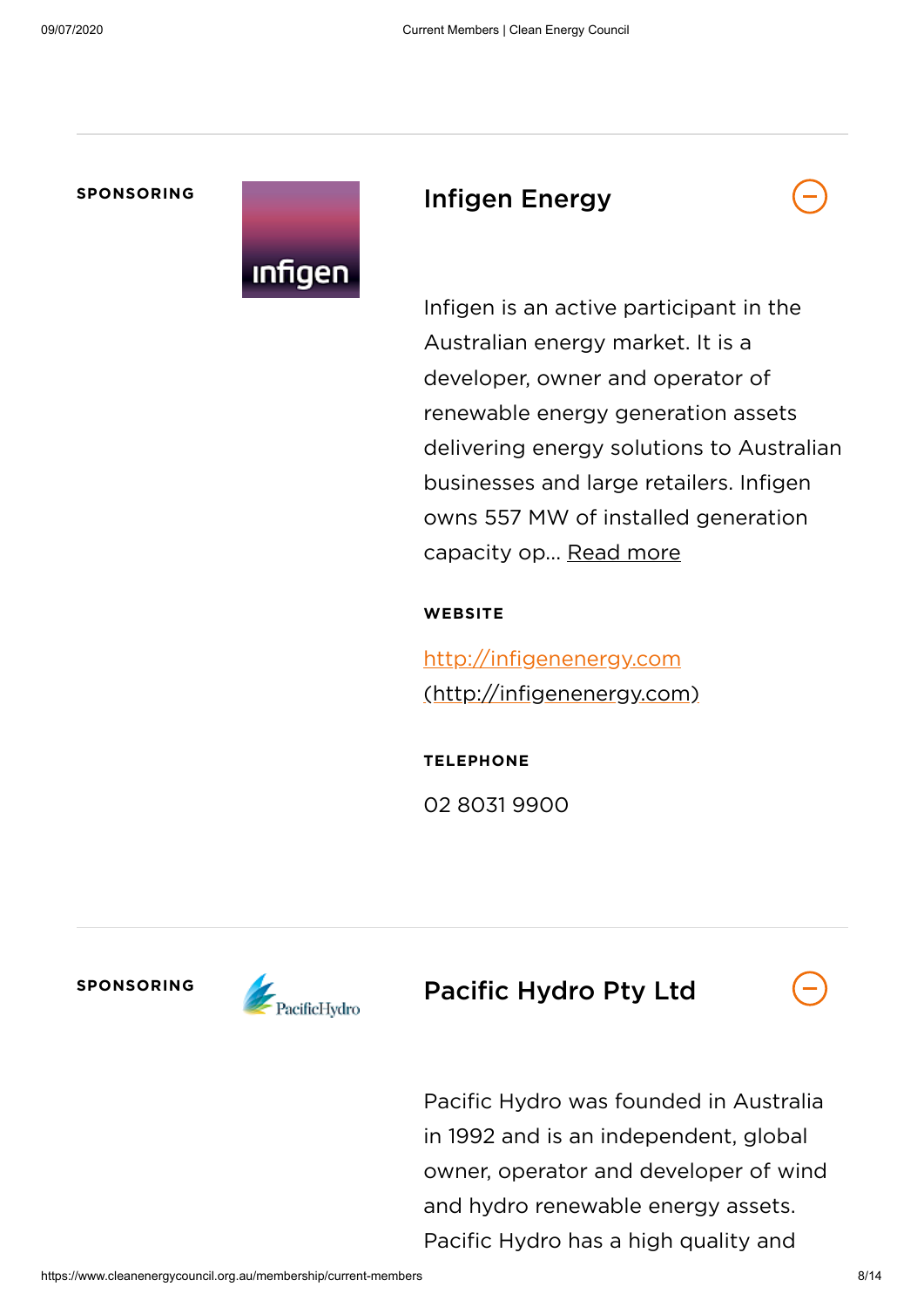diversified portfolio of 19 operating assets with an installed capacity of ~713 MW ac... Read more

**WEBSITE**

http://pacifichydro.com.au [\(http://pacifichydro.com.au\)](http://pacifichydro.com.au/)

**EMAIL**

enquiries@pacifichydro.com.au [\(mailto:enquiries@pacifichydro.com.au\)](mailto:enquiries@pacifichydro.com.au)

**TELEPHONE**

03 8621 6000





**SPONSORING** RATCH-Australia

RATCH-Australia is an independent power producer and has been actively developing, building and operating projects in Australia since 2011.Our diversified nationwide portfolio comprises eight thermal and renewable energy assets with a total installed capacity of more than... Read more

#### **WEBSITE**

[http://ratchaustralia.com](http://ratchaustralia.com/)

(http://ratchaustralia com)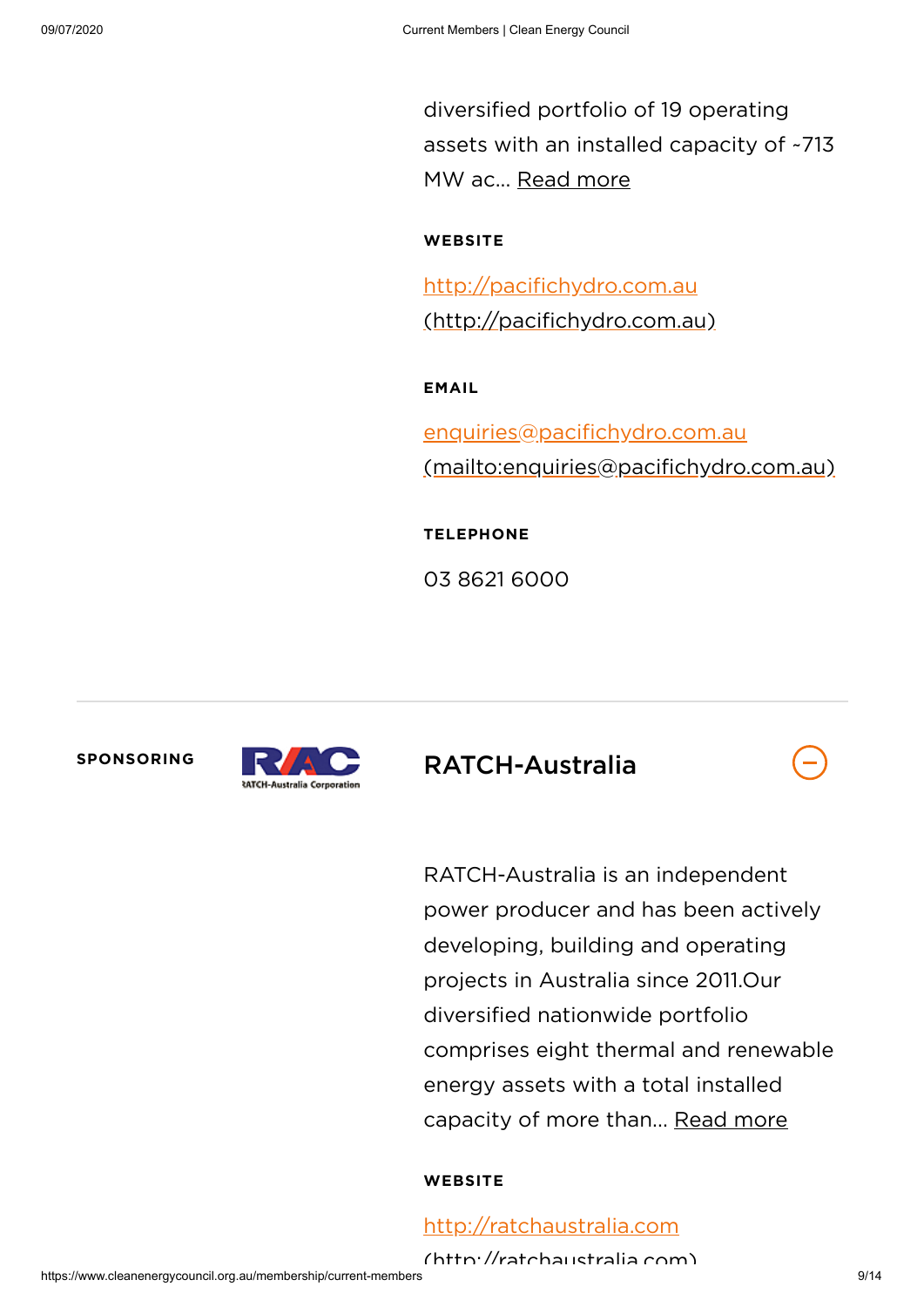**TELEPHONE**

+61 2 8913 9400

**SPONSORING** SIEMENS Gamesa Siemens Gamesa Renewable Energy

> Siemens Gamesa Renewable Energy is a leader in the clean energy marketplace. We are very well positioned to help people and communities around the world respond to today's energy challenges. Our experience and worldclass technology make wind power more competitive, and h... Read more

**WEBSITE**

http://www.gamesacorp.com [\(http://www.gamesacorp.com\)](http://www.gamesacorp.com/)

**EMAIL**

megan.eyles@siemens.com [\(mailto:megan.eyles@siemens.com\)](mailto:megan.eyles@siemens.com)

**TELEPHONE**

02 9491 5709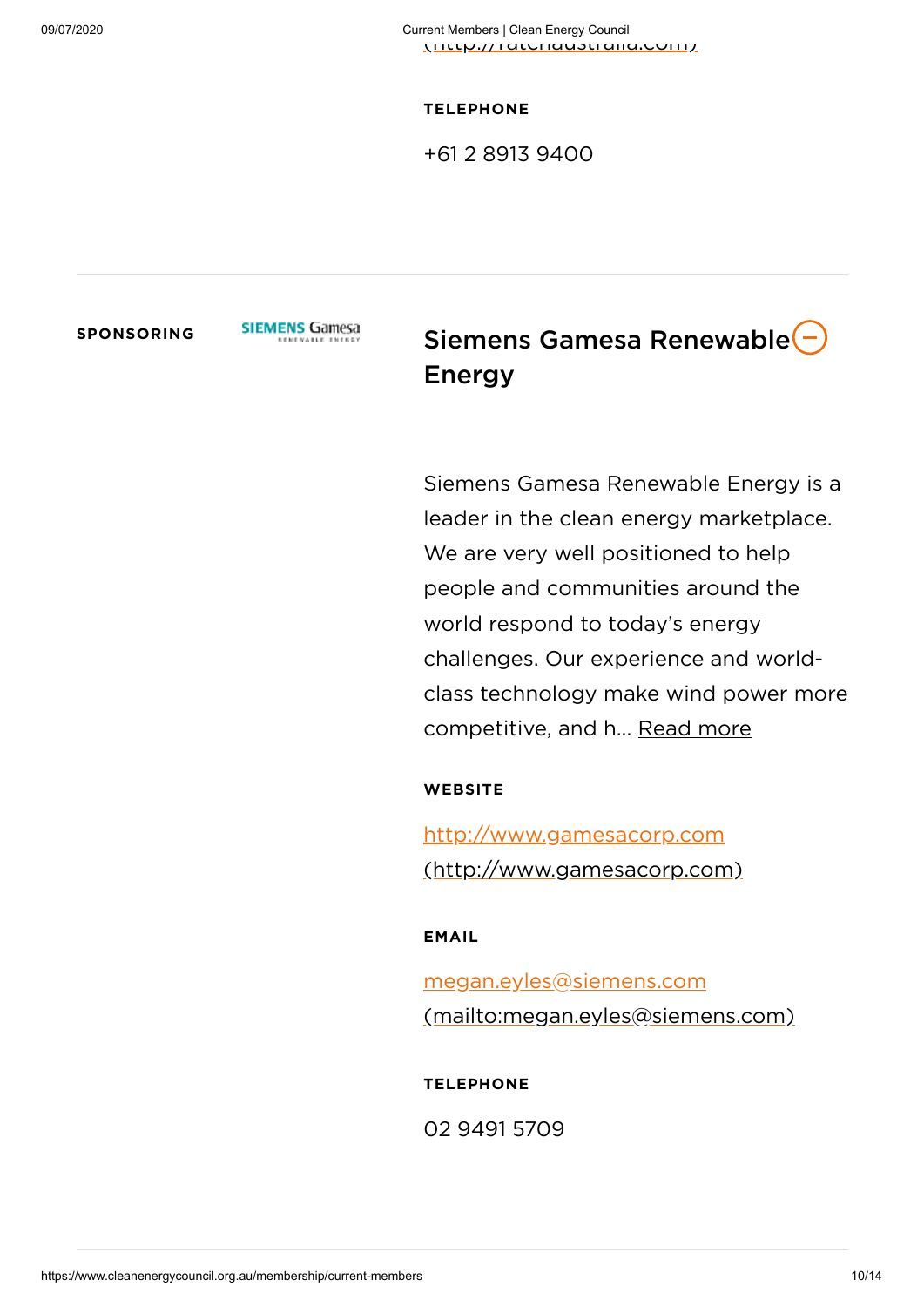

### **SPONSORING THE Renewables**

Tilt Renewables owns and operates a wind generation portfolio with an installed capacity of 582MW, representing approximately 11% of market share by installed wind capacity in Australasia. Installed capacity is made up of 307 operating turbines across 7 wind farms and inc... Read more

### **WEBSITE**

http://tiltrenewables.com/ [\(http://tiltrenewables.com/\)](http://tiltrenewables.com/)

**EMAIL**

enquiry@tiltrenewables.com [\(mailto:enquiry@tiltrenewables.com\)](mailto:enquiry@tiltrenewables.com)

**TELEPHONE**

+61 1300 660 623



As the operator and manager of the transmission network in NSW and the ACT, we connect generators, distributors

and major end users to the electricity

https://www.cleanenergycouncil.org.au/membership/current-members 11/14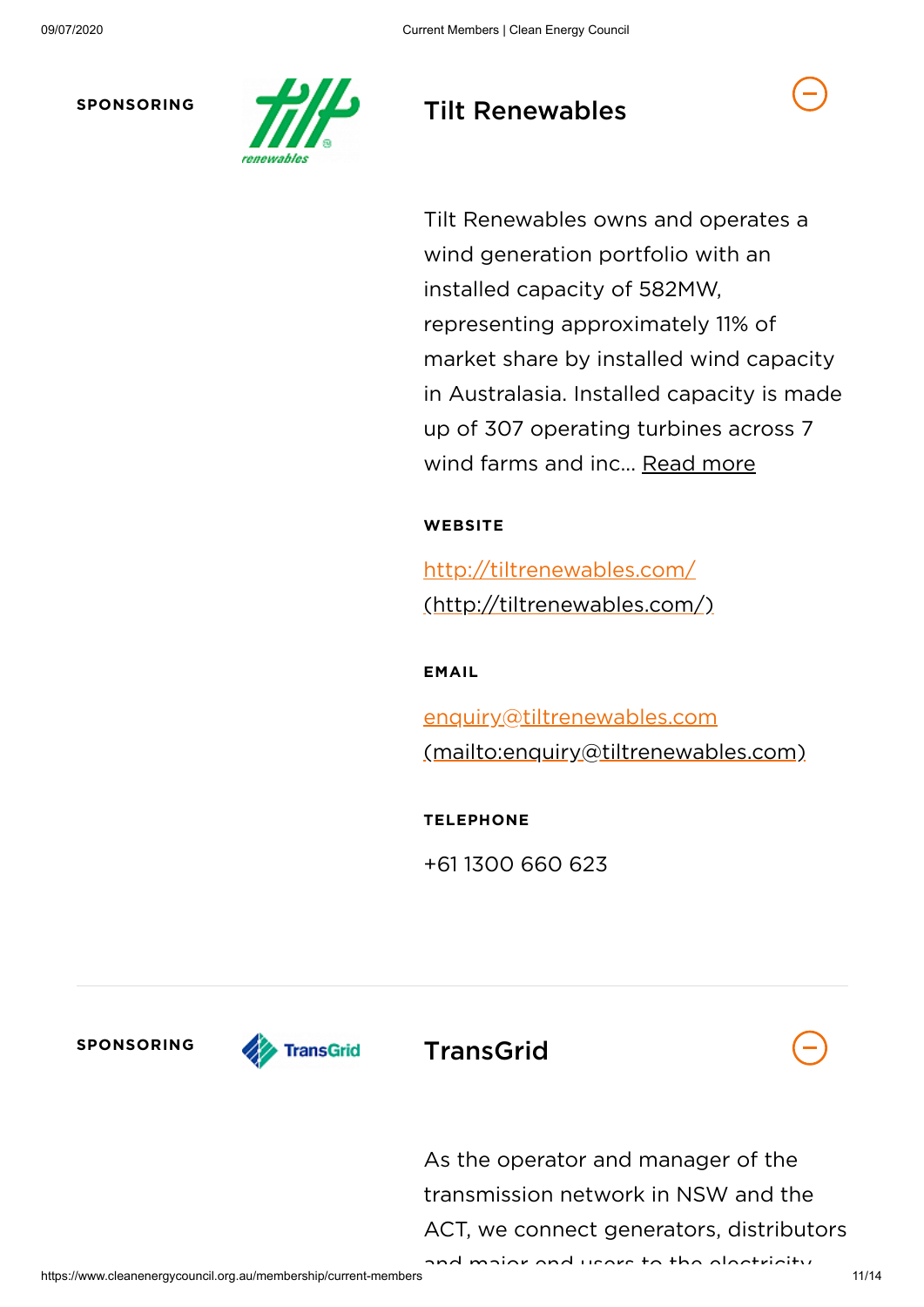they need, when they need it. At TransGrid, we keep you and your way of life connected. Our core role is to provide safe... Read more

#### **WEBSITE**

http://www.transgrid.com.au [\(http://www.transgrid.com.au\)](http://www.transgrid.com.au/)

**EMAIL**

web@transgrid.com.au [\(mailto:web@transgrid.com.au\)](mailto:web@transgrid.com.au)

**TELEPHONE**

02 9284 3000

SPONSORING **VESTAS.** Vestas Australia

Vestas core business comprises the development, manufacture, sale and maintenance of wind technology that uses the energy of the wind to generate electricity. Our expertise in Modern Energy covers more than just wind turbines. We specialise in planning, installation, ope... Read more

#### **WEBSITE**